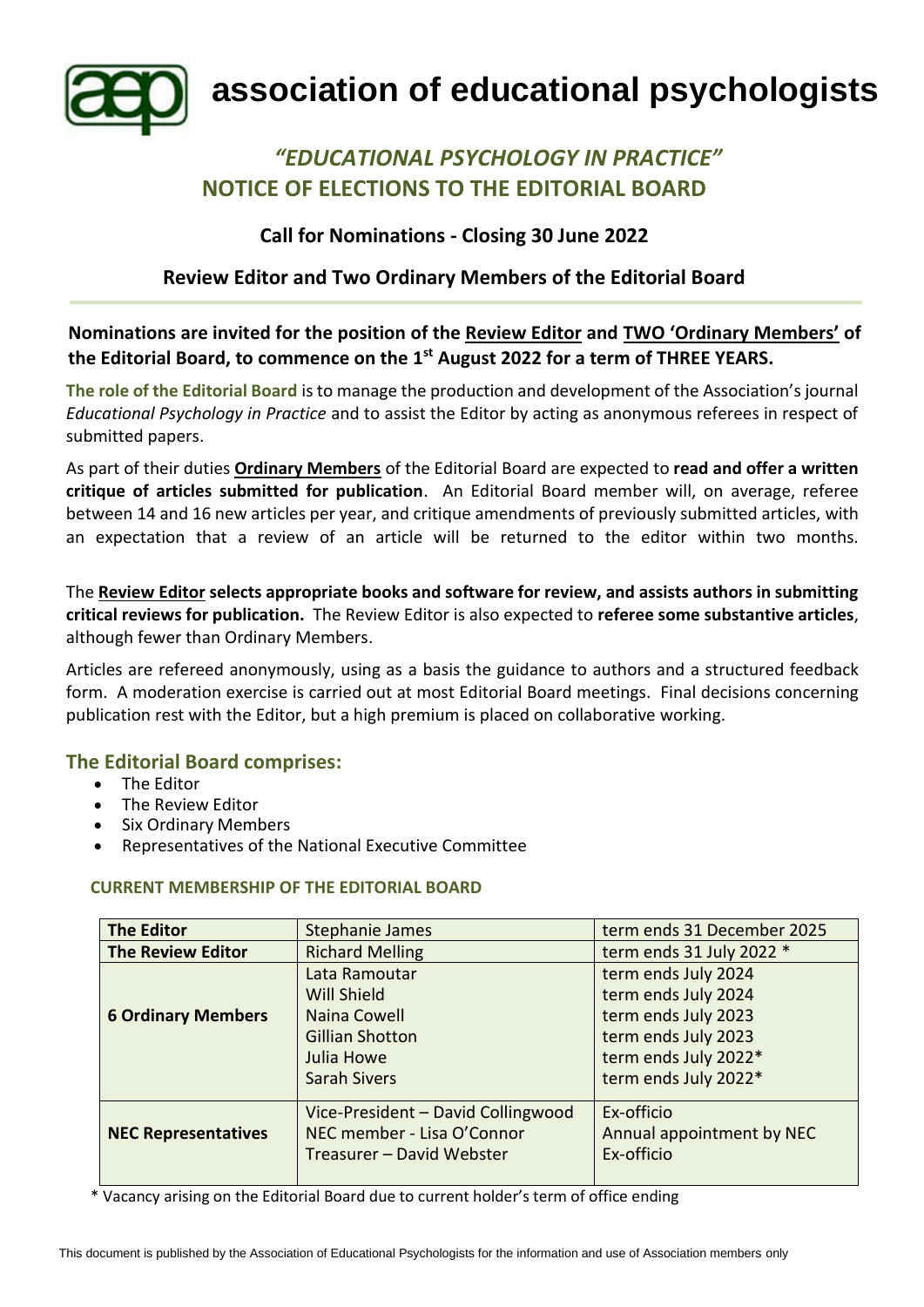As the journal is the major publication of the Association, the AEP's National Executive Committee is represented on its Editorial Board. The Vice-President convenes and chairs meetings of the Board. The Treasurer attends meetings when appropriate and one other member of the NEC is appointed by the NEC to attend Board meetings.

The Editorial Board normally meets **three times a year**; some meetings may be held virtually, but there will be at least one 'in-person' meeting per year (probably in London)**.** Board members are expected to attend all Board meetings if possible (an Ordinary Member will be deemed to have resigned if in any year of office she or he does not attend at least one meeting). Travel and subsistence expenses for attendance at Board meetings will be reimbursed on the terms set out in the Members' Handbook.

#### **Got a question?**

**The Editor, Dr Stephanie James, would be pleased to respond to requests for further information from any member interested.** Stephanie can be contacted by email at: **[stephaniecjames@hotmail.com](mailto:stephaniecjames@hotmail.com)** or by telephoning 07787 766193.

## **Election Procedure**

- 1. A candidate standing for election to the Editorial Board must be a **Full** or **Affiliate** member and eligible for membership in that category on the closing date for nominations. A candidate may stand for more than one available office, but may hold only ONE office on the Editorial Board.
- 2. A candidate must be **nominated by two 'supporters'** who must be either **Full, Trainee** or **Assistant**  members of the AEP on the closing date for nominations. Members may support ONE candidate for EACH VACANCY specified in this notice. It is the candidate's responsibility to ensure that their nomination is supported by eligible members. A nomination or ballot result will be declared invalid where a candidate or her/his supporters are found to be ineligible to participate in the election.
- 3. The nomination process will be conducted using an **online process via the AEP website**. Members wishing to stand for any of the notified positions on the Board can access the online nomination form via the link which appears at the end of this notice.
- 4. A **candidate** will be required to provide the names and email addresses of **two eligible supporters who have agreed** to support the candidate's nomination. Once the candidate has completed and submitted their nomination form, each of the named supporters will receive an automated email inviting them to confirm their support of the nomination. A **supporter** will be able to follow a link provided in this email to an online form on the AEP website, where they can quickly and simply confirm their support of the nomination. Candidates and supporters should note that they may be asked to provide their **website login credentials** in order to access these nomination forms.
- 5. Candidates are invited to provide a supporting statement, which should not exceed 250 words, briefly describing their suitability for the position. This can, preferably, be submitted using a facility in the online nomination form. Alternatively it can be sent separately by email, but must reach the AEP office **by the closing date** for nominations. If sent by email the statement must be in the form of editable